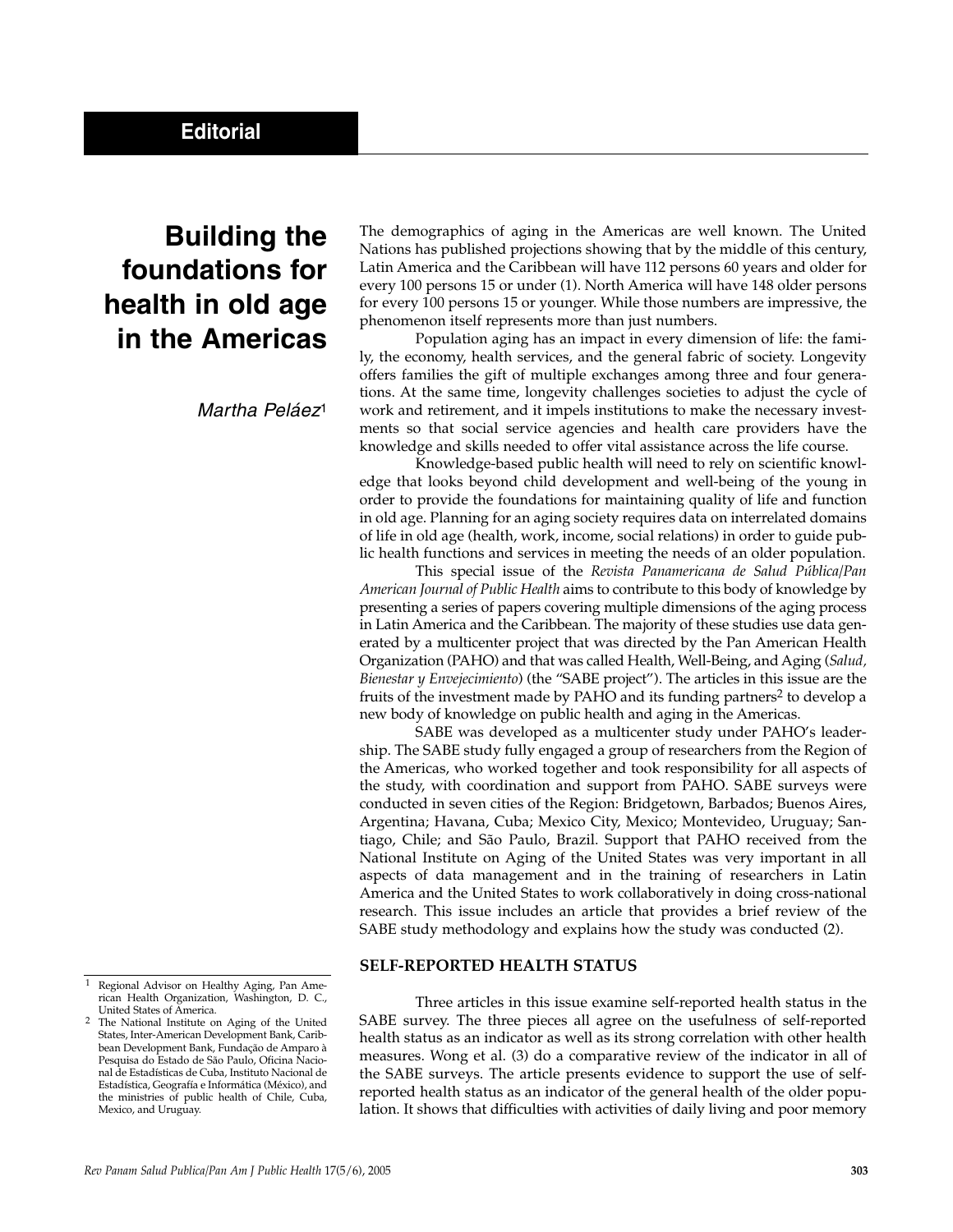are important covariates of poor health across all the cities studied. Alves and Rodrigues (4) analyzed self-reported health status in the SABE data from São Paulo, and they found a high correlation between the number of chronic diseases and self-reported health. In São Paulo an older person reporting two or three chronic diseases had a higher probability of reporting poor health than did someone without a chronic disease. In examining the older population in Bridgetown, Hambleton et al. (5) similarly emphasized the high correlation of disease indicators with self-reported health status.

## **MEASURING FUNCTION AND DISABILITY**

The goal of primary health services adapted to older adults is to prevent or postpone loss of function and disability. However, public health indicators have frequently omitted measures of function or risk factors for loss of function and for disability. Studies in this issue have used the SABE data to analyze important aspects of health and functional capacity in old age, such as risk factors for falls, the prevalence of blindness, the relationship between living arrangements and provision of care, life expectancy free of disability, and the correlation between chronic disease and disability.

Menéndez et al. (6) analyze the statistical relation between chronic diseases and disability. Their findings show a difference in the rates of disability in two sets of cities: Bridgetown and Montevideo have lower rates of limitations in the basic activities of daily living, while Buenos Aires, Havana, Mexico City, Santiago, and São Paulo have higher rates. Age and arthritis are both positively associated with the probability of having difficulty with basic activities of daily living in all the SABE cities. Of the seven cities studied, six reported that poor health, ictus, and depression are also associated with increased probability of disability. Reyes-Ortiz et al. (7) add a new dimension to the discussion by comparing the risk factors for falls in the seven SABE cities with findings from a survey of elderly Mexican-Americans in the southwestern United States. The paper shows that the estimated prevalence of falls in the SABE study is similar to that reported by the Mexican-American population, and that both of those are higher than the prevalence found in national studies in the United States. The study demonstrates that the risk for falls increases with age and may result from the accumulated effect of multiple conditions such as diabetes, urinary incontinence, and symptoms of depression. Reyes-Ortiz et al. show that the risk of falls increases linearly with the number of risk factors. Therefore, timely prevention and appropriate interventions in the community could decrease the incidence of falls and prevent increased disability in old age.

The problem of disability impacts not only the older individual but also that person's family. Duarte et al. (8) report that 43% of older adults in São Paulo need help with activities of daily living but do not regularly receive it. Elderly persons who live with one or more adult children are more likely to receive help than those who live alone or with other persons. Family dynamics are changing due to migration and an increasing number of women working outside the home. Therefore, more social programs will be needed to look after the needs of the elderly population and to support families in their caregiving responsibilities.

Using SABE data from the city of São Paulo, Camargos et al (9) calculate an indicator of life expectancy without disabilities. While it is well known that women live longer than men, this study estimates that women 60 years of age will live only 74% of the rest of their lives free of disability, compared to 83% for men of the same age. As the population becomes older, the challenge for health systems is to ensure not only an increase in life expectancy but also an increase in disability-free life expectancy. Public policy must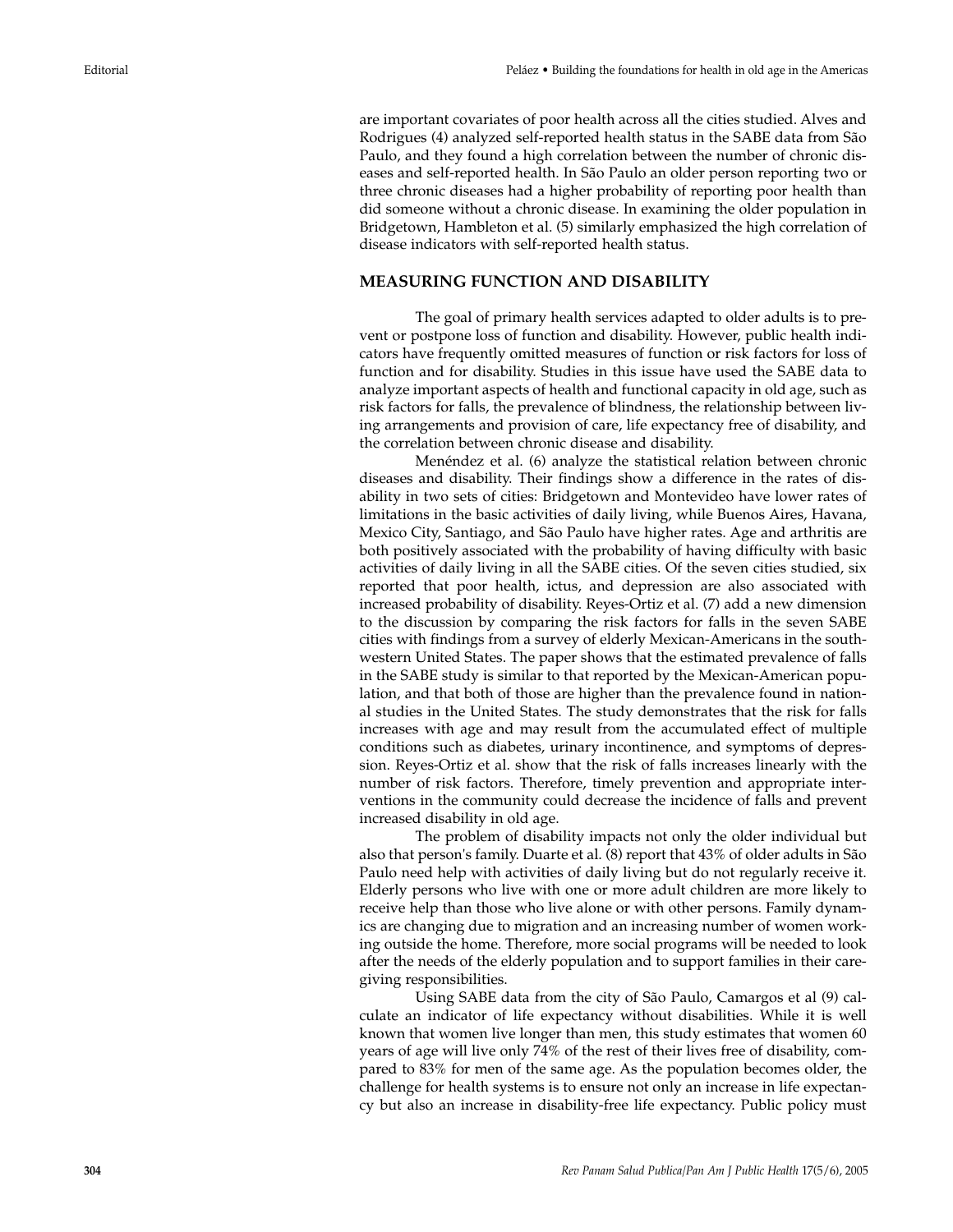also provide an equitable response to the needs of disabled older adults and their families. A case in point is the finding in the study of Pongo Águila et al. (10) that only one out of every four persons 50 years of age and older with bilateral blindness in a semirural area of Peru has access to ophthalmologic services. Age-associated cataracts are the main cause of blindness among older adults, and thus a strong contributor to disability. This is a public health challenge. In the majority of cases, postponing or avoiding blindness is feasible. Even poor countries can and should invest in public health interventions that lower the rate of disability among the old.

# **EQUITY IN ACCESS TO HEALTH CARE**

Equity in health has been an essential value in the WHO's mission, and equity in the distribution of the resources needed to ensure health has been discussed extensively at PAHO (11). Until now we have lacked sufficient data to analyze inequities in access to health services by older adults. Two papers in this issue examine the subject of equity and access to health care. Using different models, the studies diverge in their conclusions. Wallace and Gutiérrez (12) hypothesized that inequities in access to health care within four SABE cities studied (Mexico City, Montevideo, Santiago, and São Paulo) would correspond to inequalities in the distribution of economic resources in their respective countries. Their hypothesis was disproved by showing that São Paulo has the greatest equity in indicators of access to care even though Brazil has the largest inequalities in the distribution of economic resources. The researchers found that access to care in the four cities was influenced partially by national wealth and spending on health care, but also significantly by the structure and operation of the medical care system in each city. Noronha and Andrade (13) studied six of the SABE cities and found that inequalities in access to health services are similar in all those cities. The researchers also concluded that São Paulo and Mexico City, where the inequalities in health status were higher, had greater inequalities in the utilization of health services, compared to the other cities. These two articles highlight the need for more analysis and further development of instruments and models to monitor and evaluate health-system response to population aging.

### **PROTECTING THE ELDERLY**

The "Current topics" section of this issue begins with a look at the social protection systems for the elderly that exist in Latin America and the Caribbean (14). Subsequent articles within the same section report on initiatives from various agencies and nongovernmental organizations (NGOs) in response to the United Nations International Plan of Action on Ageing, developed during the Second World Assembly on Ageing, held in Madrid, Spain, in April 2002 (15). The pieces in this section present only a partial view of what civil society and intergovernmental agencies have contributed to the aging movement in Latin America and the Caribbean in recent years. A piece by Hoskins et al. (16) highlights the World Health Organization (WHO) blueprint for action in implementing the health priorities of the UN International Plan of Action on Ageing. The "Current topics" section also contains a comment on a study that is being conducted for the purpose of preventing the mistreatment of elderly persons (17).

This special issue underlines the importance of three networks with different missions and with enormous potential for contributing to a better future for older adults in the Region of the Americas: *Red Tiempos* (Times Network), a network of NGOs and organizations of older adults that is developing advocacy tools, services, and information for older adults in Latin America (18); *Red de Investigación del Envejecimiento en América Latina y el Caribe* (REALCE) (Network